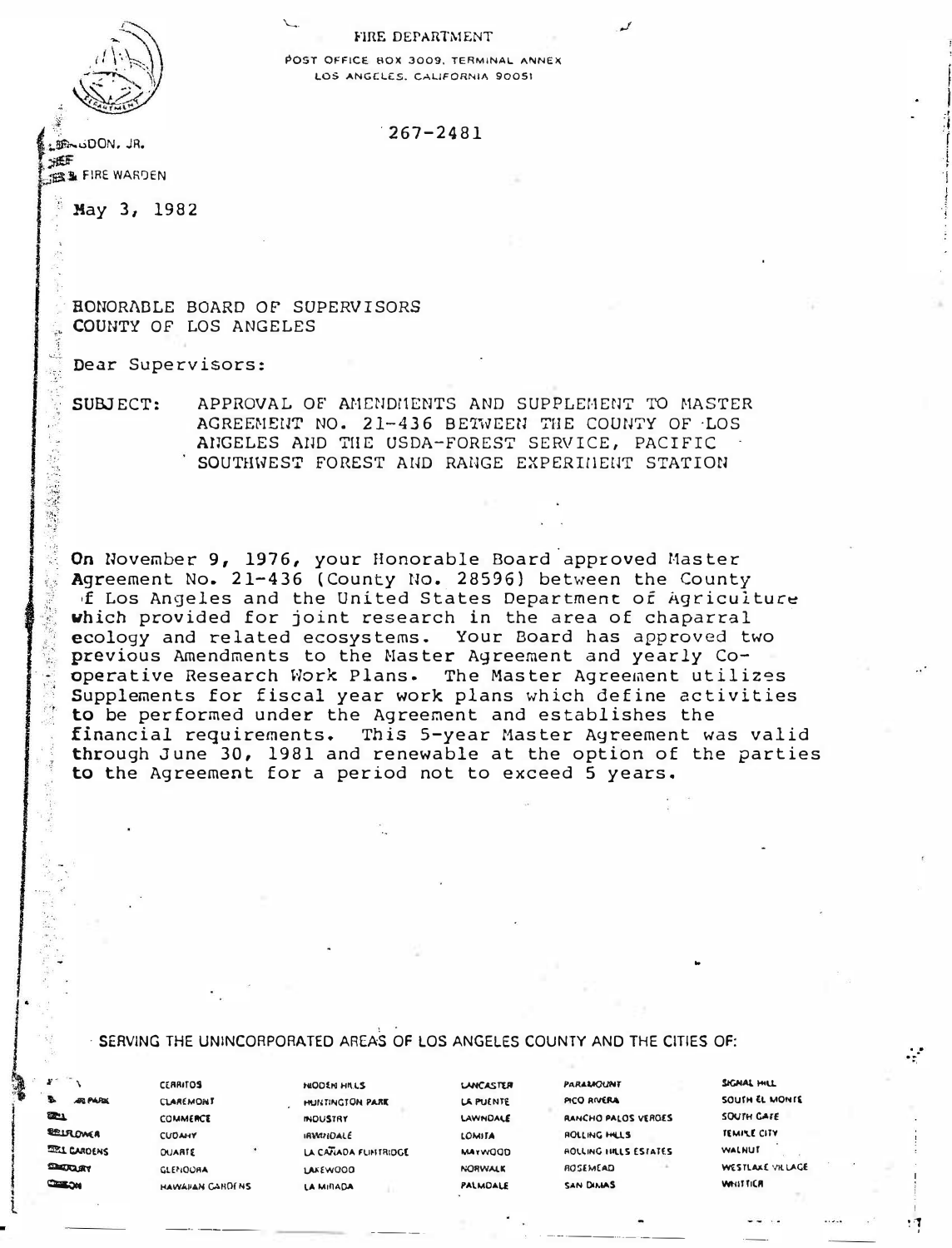Honorable Board of Supervisors May 3, 1982 Page 2

I

j

'

•

Your Honorable Board is now requested to approve Amendment No. 3 to the Master Agreement providing for a 5-year extension from July 1, 1981 to June 30, 1986 and also providing for required technical changes to the cooperative studies.

·' J  $\mathcal{Y}$ 

'·-

.,  $\mathbf{L}$ 

'·

.<br>.<br>.

'T 1 if

Your Honorable Board is also requested to approve Supplement No. 1 to the Master Agreement which covers the inactive period between July 1, 1981 to September 30, 1981 and confirms postponement of research until October 1, 1981, together with an Amendment to this Supplement which sets forth the research and funding agreed upon by both parties for the period October 1, 1981 to September 30, 1982.

The Cooperative Research Work Plan for this year provides for the following:

- 1. To analyze post-fire soils for nutrient values and To analyze post-fire soils for nutrient values and<br>low-fuel plants for use in practical applications.
- 2. To develop and disseminate information on watershed and fire safety at the urban interface as presented in the Department of Forester and Fire Warden publication Living More Safely at the Chaparral-Urban Interface (Radtke, K.).
- 3. To develop a study plan for evaluating the ecological effects of prescribed burning in coastal and associated chaparral ecosystems.

All County costs are presently budgeted as a part of the operating budget of the Forester and Fire Warden for work of this nature. There is no additional cost to the County for the Amendments and Supplement.

County Counsel has approved Amendments and the Supplement as to form.

IT IS THEREFORE RECOMMENDED THAT YOUR HONORABLE BOARD:

1. Approve the attached Amendment No. 3 to Master Agreement No. 21-436 (County No. 28596) between the County of Los Angeles, State of California and United States Department of Agriculture, Forest Service, Pacific·. Southwest Forest and Range Experi-United States Department of Agriculture, Forest<br>Service, Pacific Southwest Forest and Range Experi-<br>ment Station.